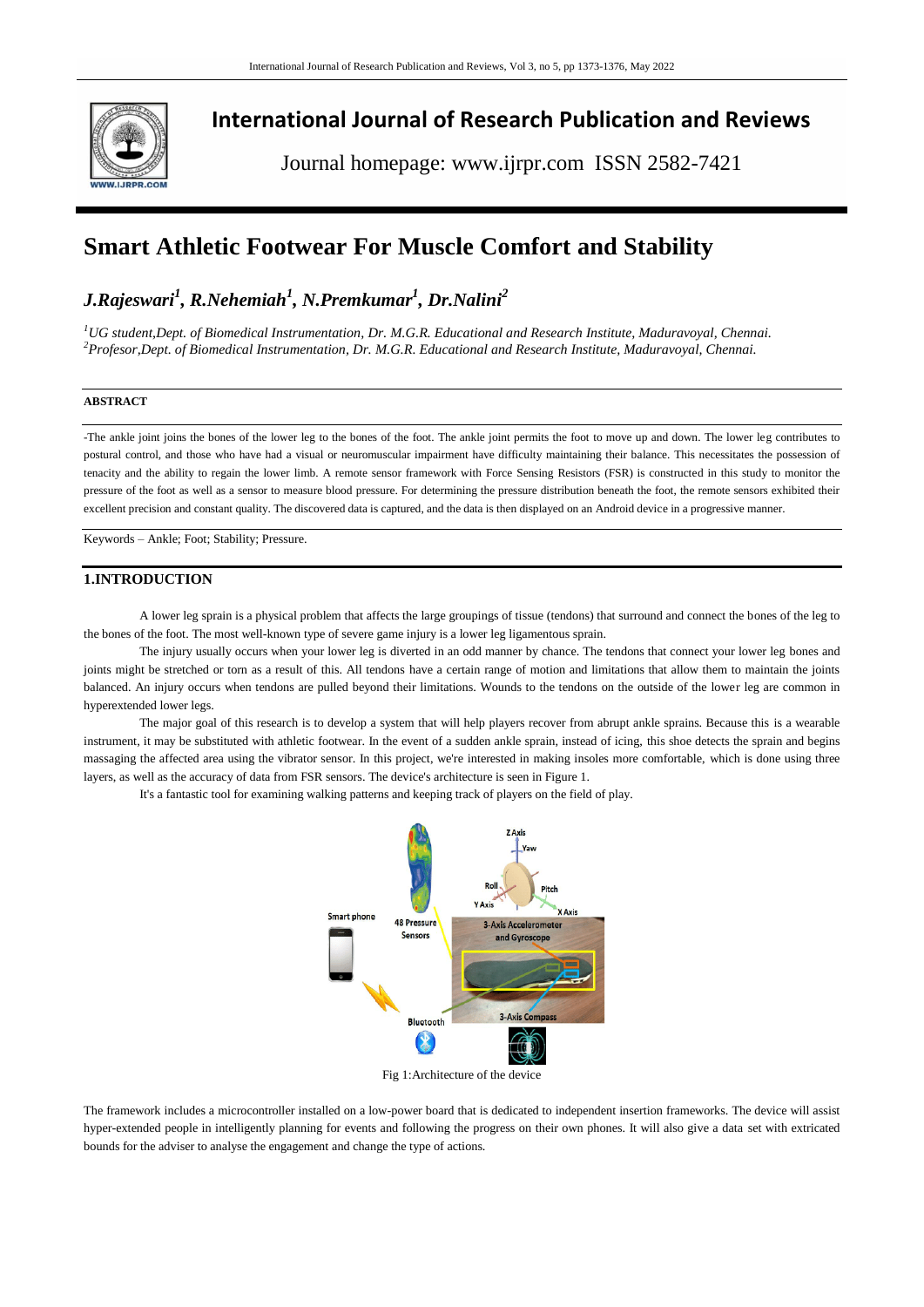#### **2.ANKLE SPRAIN**

Sprains of the ankle are among the most frequent sports injuries. An ankle sprain occurs when the ligaments (tissue bands that link bones) that keep the ankle stable are injured. Ligaments on the sides of the ankle might stretch or tear if the ankle is suddenly twisted or rolled. A quick inward and downward movement of the foot strains the ligaments on the outside of the ankle, resulting in an ankle sprain.

Ankle sprains are more common among athletes who participate in sports that require fast changes of direction. Athletes who cut and pivot, such as those who play soccer, football, tennis, volleyball, and basketball, are particularly vulnerable. Athletes with a history of ankle sprains are also at a higher risk. Some athletes are more prone to re-injure their ankle if they return to their sport too soon after a sprain. There may be a loud "snap" or "crack" and immediate pain as the ankle turns. Swelling and bruising might appear suddenly. It may be difficult to walk depending on the severity of the sprain. The sprain sprain sprain.

When walking becomes difficult or bones become uncomfortable in certain locations, x-rays may be used to check for fractured bones. Ice, anti-inflammatory medication, and ankle support in the form of a wrap, ankle brace, or walking boot are usually used to treat a minor ankle sprain. To prevent placing any weight on the damaged region, crutches may be required. Ankle sprains can be treated with specific exercises that focus on moving the joint, strengthening the ankle, and regaining balance. As the ankle begins to feel better, exercises that replicate ordinary activities (known as "functional exercises") can be begun to help avoid future ankle issues.

An athlete with an ankle sprain is more prone to sprain it again, especially within the first 6-12 months following the injury. There are, however, various strategies to avoid hurting the ankle. As a result, these shoes are designed to provide ankle support when participating in sports. Exercises that focus on balance and muscular control are also beneficial.

### **3.DEVICE MECHANISM**

The gadget is made up of three layers, which are outlined below, to monitor foot pressure and provide stability and comfort

A.Pressure areas:The first subcaste is made up of three force detecting resistors that are utilised to monitor the bottom pressure. The detectors are located in high-pressure locations such as the forefoot, middle, and heel. We develop smart sneakers that monitor and store foot movements and, in the future, may potentially indicate the user's fitness level. A number of Force Sensing Resistor (FSR ) sensors on the footwear are used to capture the walking patterns. In this paper, we discuss our efforts to develop a compressive pressure mechanism that connects the FSR stress sensor to the laptop as a platform for the development of smart footwear.



Fig 3: PROTOTYPE

B.Vibrating motor: The next layer is constructed with three vibrating motor which automatically starts to vibrate to produce stability.The microcontroller controls the vibration of the motors.

The vibration sample is modulated through 4 factors,

(1)location(s) of the motor(s) that vibrate.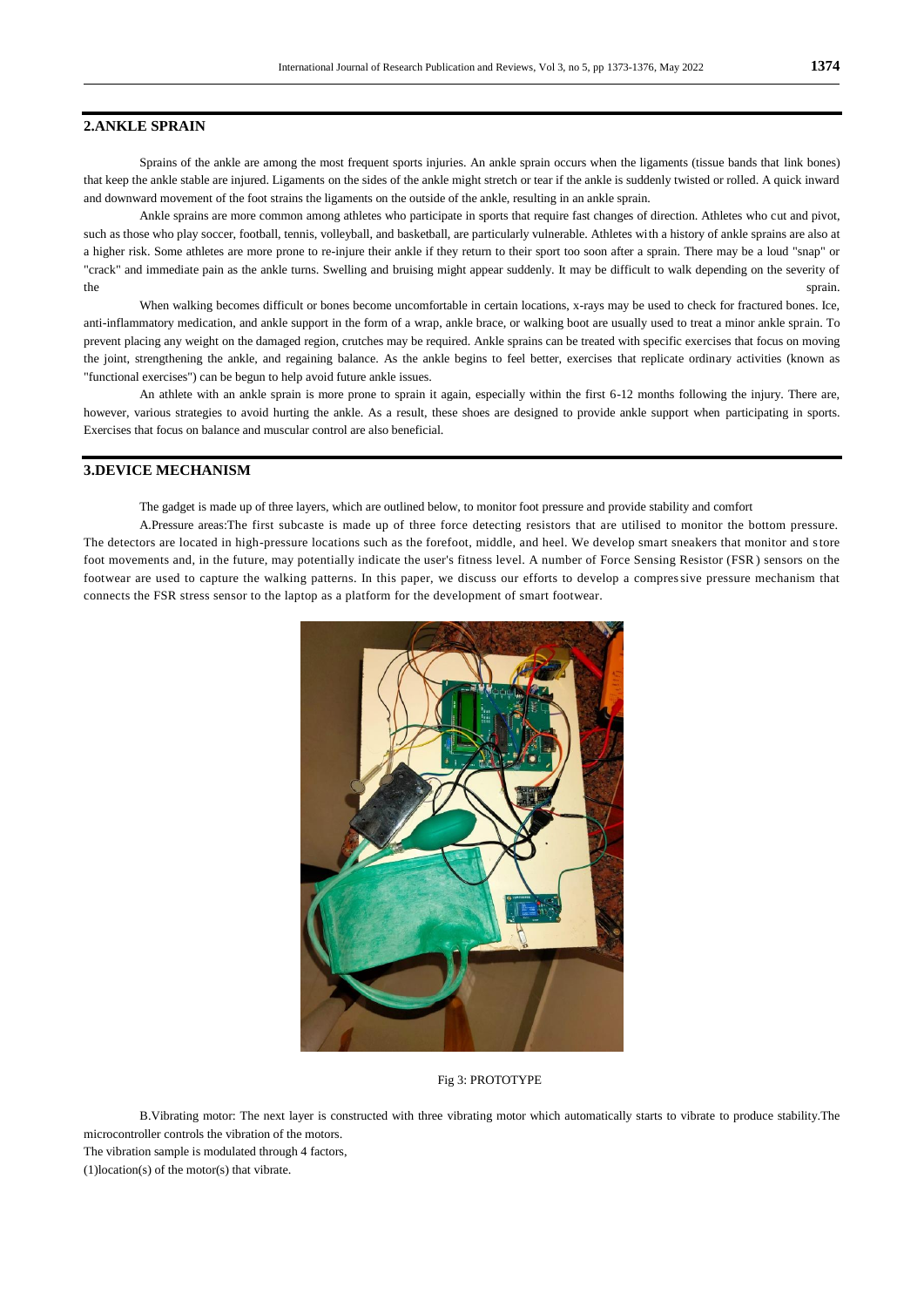(2) the quantity ofindicates it is vibrating. Vibration cycles for an instruction,

(3) length of a vibration,

(4) interval between two vibrations. Further, the pressure sensor serves as an extra change to manipulate on/off of the motors.Specifically, if needed, the motors will solely vibrate when the stepping pressure is increased than a threshold.

C.Blood pressure: The device also finds the blood pressure of the players and the sensed data is sent to the android based phone through Bluetooth.Many athletes suffer from poor circulation in their feet after a strenuous workout, and this would mitigate that discomfort.

## **4.PROCESSING UNIT**



#### Fig 2: BLOCK DIAGRAM

The data from the sensors is sent through IOT from an Android-based phone. The Android application should be simple to use and provide a variety of information and clinical recommendations. All of the results were related with a Multiplexer, which was followed by an Analog/Digital Converter (ADC). The strain information is tested using a microcontroller installed on a board where the digitalized information pressures are altered as a result of the alignment interaction. The most recent data is sent over an IOT from an Android phone.

A motherboard connects all of the sensors to the Programmable interface controller board. The 4051 multiplexer on the PCB is used to connect the three FSR to the ADC. One battery serves as a charge regulator for the power supply. An association was introduced to select between two modes: the first associates the batteries in series to feed the controller installed on the Board, while the second associates them in parallel to be charged as well.

## **5.CONCLUSION**

In this work we have developed a wearable shoe for an ankle sprain.These shoes can effectively stabilize an unstable ankle and break the vicious circle of recurrent sprains. The developed shoe can measure the blood pressure as well as stability and starts giving massage through the vibrating sensor present.

#### .REFERENCES

1. D. T. Fong, Y.Y. Chan, K.M. Mok, P. S. Yung, and K.M. Chan, "Understanding acute ankle ligamentous sprain injury in sports". Sports Med. Arthrosc. Rehabil. Ther. Technol., vol. 1, p. 14, Jan. 2009.

2. Ben Moussa Zouita, O. Majdoub, H. Ferchichi, K. Grandy, C. Dziri, and F. Z. Ben Salah, "The effect of 8-weeks proprioceptive exercise program in postural sway and isokinetic strength of ankle sprains of Tunisian athletes". Ann. Phys. Rehabil. Med., vol. 56, no. 9–10, pp. 634–43, Dec. 2013.

3. E. Eils and D. Rosenbaum, "A multi-station proprioceptive exercise program in patients with ankle instability," Medicine & Science in Sports & Exercise, vol. 33, n°12, pp. 1991-1998, 2001.